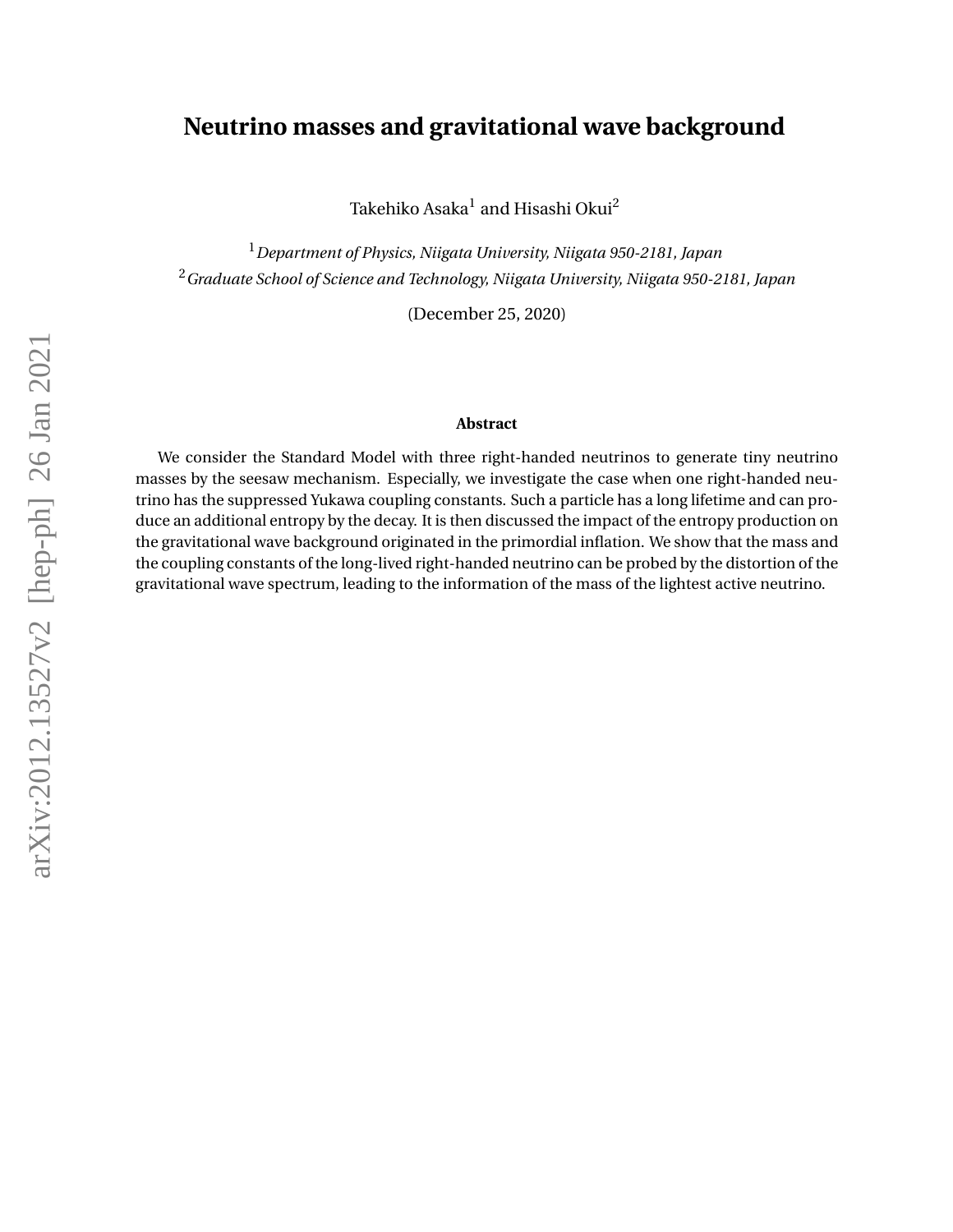# **1 Introduction**

Our understanding of neutrinos has been greatly improved from the end of the last century. Various oscillation experiments have provided the evidence of neutrino masses. The observational data are consistent with the flavor oscillations by three active neutrinos  $v_i$  ( $i = 1, 2, 3$ ) with masses  $m_i$ . However, unknown properties of neutrinos still exist, including the absolute mass scales, the Dirac or Majorana nature, and the CP violating phases. As for the neutrino masses, there are two possible mass orderings. One is the normal ordering (NO) with  $\Delta m_{21}^2 = 7.42^{+0.21}_{-0.20} \times 10^{-5}$  eV<sup>2</sup> and  $\Delta m_{31}^2 = 2.517^{+0.026}_{-0.028} \times 10^{-3}$  eV<sup>2</sup>, and the other is the inverted ordering with  $\Delta m^2_{21} = 7.42^{+0.21}_{-0.20} \times 10^{-5}$  eV<sup>2</sup> and  $\Delta m^2_{32} = -2.498^{+0.028}_{-0.028} \times 10^{-3}$  eV<sup>2</sup> [\[1\]](#page-8-0), which shows that the absolute values of neutrino masses or the mass of the lightest active neutrino, denoted by  $m_0$ , is undetermined so far. Note that  $m_0 = m_1$  or  $m_3$  for the NO or IO case. The sum of neutrino masses is  $\sum m_i$  < 0.12 eV from the cosmological constraints [\[2\]](#page-8-1) (see also Ref. [\[3\]](#page-8-2)), which leads to  $m_0$  < 0.030 eV or 0.016 eV for the NO or IO case, respectively.

Furthermore, the mechanism for generating the non-zero neutrino masses is unknown yet. One of the most attractive ways to explain the tiny neutrino masses is the seesaw mechanism by right-handed neutrinos  $[4-10]$  $[4-10]$ . Here we consider the case where the number of right-handed neutrinos is three.<sup>[#1](#page-1-0)</sup> In this case the possible region of  $m_0$  is below the above bound since there is no reason to select a specific value of  $m_0$ .<sup>[#2](#page-1-1)</sup> Especially, when  $m_0 \ll {\cal O}(10^{-3})$  eV, the determination of  $m_0$  by neutrino experiments becomes very hard.

In such a situation one of three right-handed neutrino, say *NS*, can have the Yukawa interactions with very suppressed couplings and become a very long-lived particle, and then an additional entropy can be produced by the *N<sup>S</sup>* decays and the universe is reheated again at late epoch after the reheating of the primordial inflation. (See, for example, Refs. [\[11,](#page-8-5) [12\]](#page-8-6).) This entropy production dilutes the pre-existing dark matter, baryon asymmetry, and dangerous long-lived particles in cosmology.

In addition, it modifies the thermal history of the universe and the spectrum shape of the primordial gravitational wave (GW) background, which is a good target for the future observations. This issue has been investigated in Refs. [\[13](#page-8-7)[–24\]](#page-9-0). It has been shown that the entropy production leads to the suppression of the GW spectrum at high frequencies, from which the reheating temperature  $T_R$  of the entropy production and the rate ∆*S* between the entropy before and after the decay can be probed by the distortion signature of the GW spectrum.

In this paper we discuss the entropy production by the decays of right-handed neutrino *N<sup>S</sup>* in the seesaw mechanism. Especially, we consider the case when the mass of  $N<sub>S</sub>$  is heavier than  $\mathcal{O}(1)$  TeV and  $m_0 < \mathcal{O}(10^{-7})$  eV, and then discuss the impacts on the primordial GW background spectrum. It is then shown that the mass and Yukawa coupling of *N<sup>S</sup>* can be examined by the GW spectrum shape, which results in the determination of  $m_0$ . Remarkably, the suppression rate of the spectrum is directly related to  $m_0$ .

The paper is organized as follows. In the next section, we explain the framework of the analysis and

<span id="page-1-1"></span><span id="page-1-0"></span><sup>&</sup>lt;sup>#1</sup>The mass of the lightest active neutrino is  $m_0 = 0$  for the case with two right-handed neutrinos.

 $^{#2}$ There are, of course, possibilities to determine the scale of  $m_0$  by introducing an additional mechanism to the theory such as the flavor symmetry.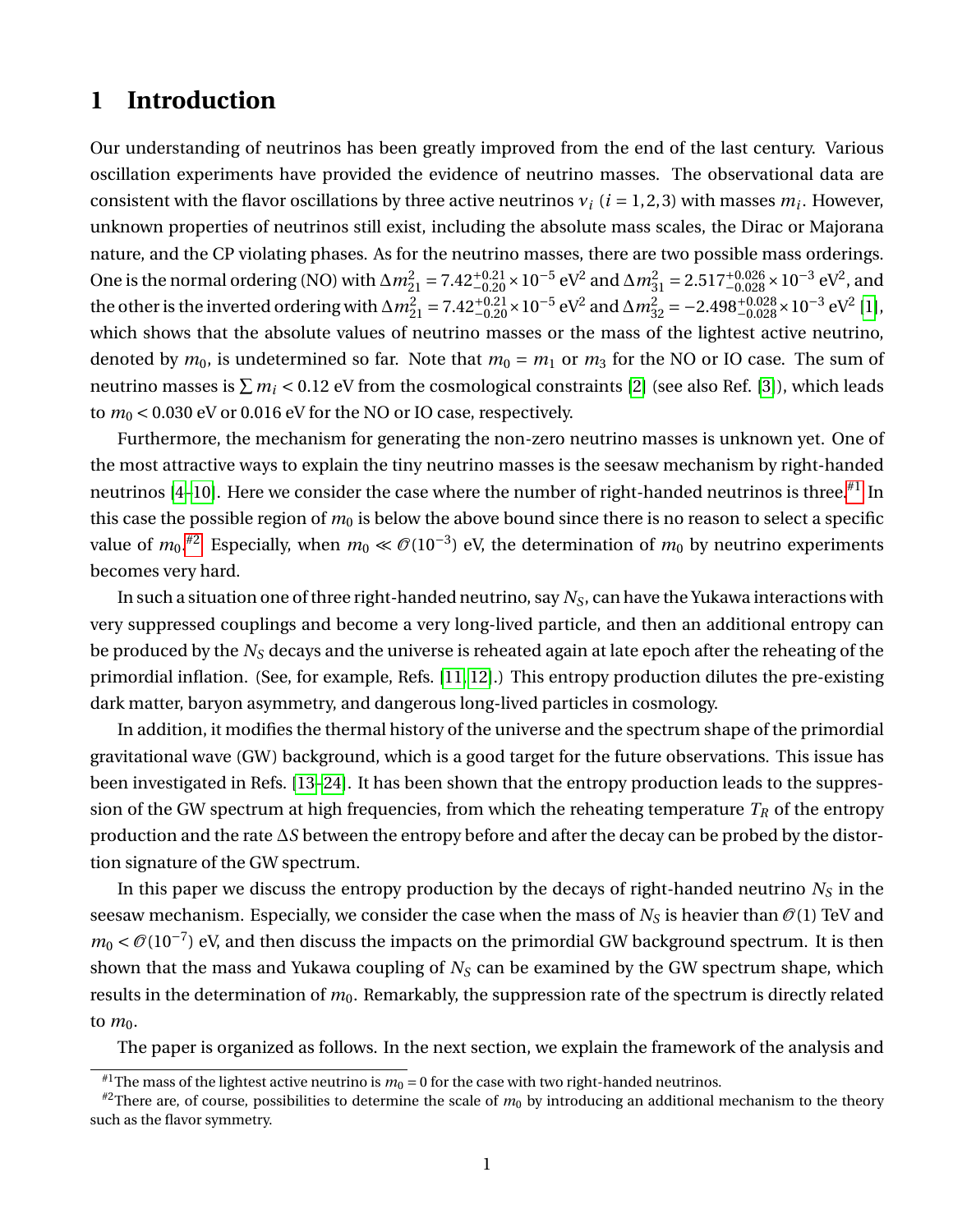demonstrate how the decays of right-handed neutrino lead to the late time production of an additional entropy. In section 3, we present the spectrum distortion of the primordial GW background by the entropy production and show what can we learn from it. The final section is devoted to the conclusions.

# **2 Seesaw mechanism and entropy production**

We consider the Standard Model which is extended by three right-handed neutrinos *ν*<sub>*RI*</sub> (*I* = 1, 2, 3) with Lagrangian

$$
\mathcal{L} = \mathcal{L}_{\text{SM}} + i \overline{\nu}_{RI} \gamma^{\mu} \partial_{\mu} \nu_{RI} - \left( F_{\alpha I} \overline{L}_{\alpha} H \nu_{RI} + \frac{M_I}{2} \overline{\nu}_{RI}^c \nu_{RI} + h.c. \right),
$$

where the Higgs and left-handed lepton doublets are denoted by *H* and  $L_\alpha$  ( $\alpha = e, \mu, \tau$ ), respectively. *F* is the Yukawa coupling matrix and *M<sup>I</sup>* are the Majorana masses of right-handed neutrinos. Note that we take the basis in which the mass matrices for charged leptons and right-handed neutrinos are diagonal.

We assume the hierarchy between the Dirac masses  $|(M_D]_{\alpha I}| = |F_{\alpha I}|\langle H\rangle$  and  $M_I$  for the seesaw mechanism. The mass matrix of active neutrinos  $v_i$  ( $i = 1, 2, 3$ ) is given by

$$
[M_V]_{\alpha\beta} = -[M_D]_{\alpha I} [M_D]_{\beta I} M_I^{-1},\tag{1}
$$

and the diagonalization of  $M_v$  gives the neutrino mixing matrix *U*, called PMNS matrix, as  $U^{\dagger}M_vU^*$  =  $D_v = \text{diag}(m_1, m_2, m_3)$  where  $m_i$  is the mass for  $v_i$ . On the other hand, the heavier states  $N_I \approx v_{RI}$ , called as heavy neutral leptons (HNLs), have the mixing with left-handed leptons as  $v_{L\alpha} = U_{\alpha i}v_i + \Theta_{\alpha I}N_I^c$  where  $\Theta_{\alpha I} = [M_D]_{\alpha I} / M_I$ . Their mass matrix is  $D_N = \text{diag}(M_1, M_2, M_3)$ . The Yukawa coupling matrix can be parameterized as [\[25\]](#page-9-1)

$$
F = \frac{i}{\langle H \rangle} U D_{\nu}^{1/2} \Omega D_N^{1/2},\tag{2}
$$

where  $\Omega$  is the 3 × 3 complex orthogonal matrix ( $\Omega \Omega^{T} = 1$ ).

In this analysis we consider the case when the lightest active neutrino is much lighter than other active neutrinos:

$$
m_3 > m_2 \gg m_1 = m_0 \text{ for the NO case}, \quad m_2 > m_1 \gg m_3 = m_0 \text{ for the IO case.}
$$
 (3)

In addition, one of HNLs denoted by  $N_S$  ( $I = S$ ) is assumed to have the very suppressed Yukawa coupling constants and we take  $\Omega_{1S} \simeq 1$  and  $\Omega_{iS} \simeq 0$  (*i* = 2, 3) for the NO case and  $\Omega_{3S} \simeq 1$  and  $\Omega_{iS} \simeq 0$  (*i* = 1, 2) for the IO case, respectively. In this case we obtain

<span id="page-2-0"></span>
$$
F_S^2 \equiv (F^{\dagger} F)_{SS} \simeq \frac{M_S m_0}{\langle H \rangle^2},\tag{4}
$$

and the Yukawa interaction of  $N_S$  becomes very suppressed as  $m_0$  becomes very small.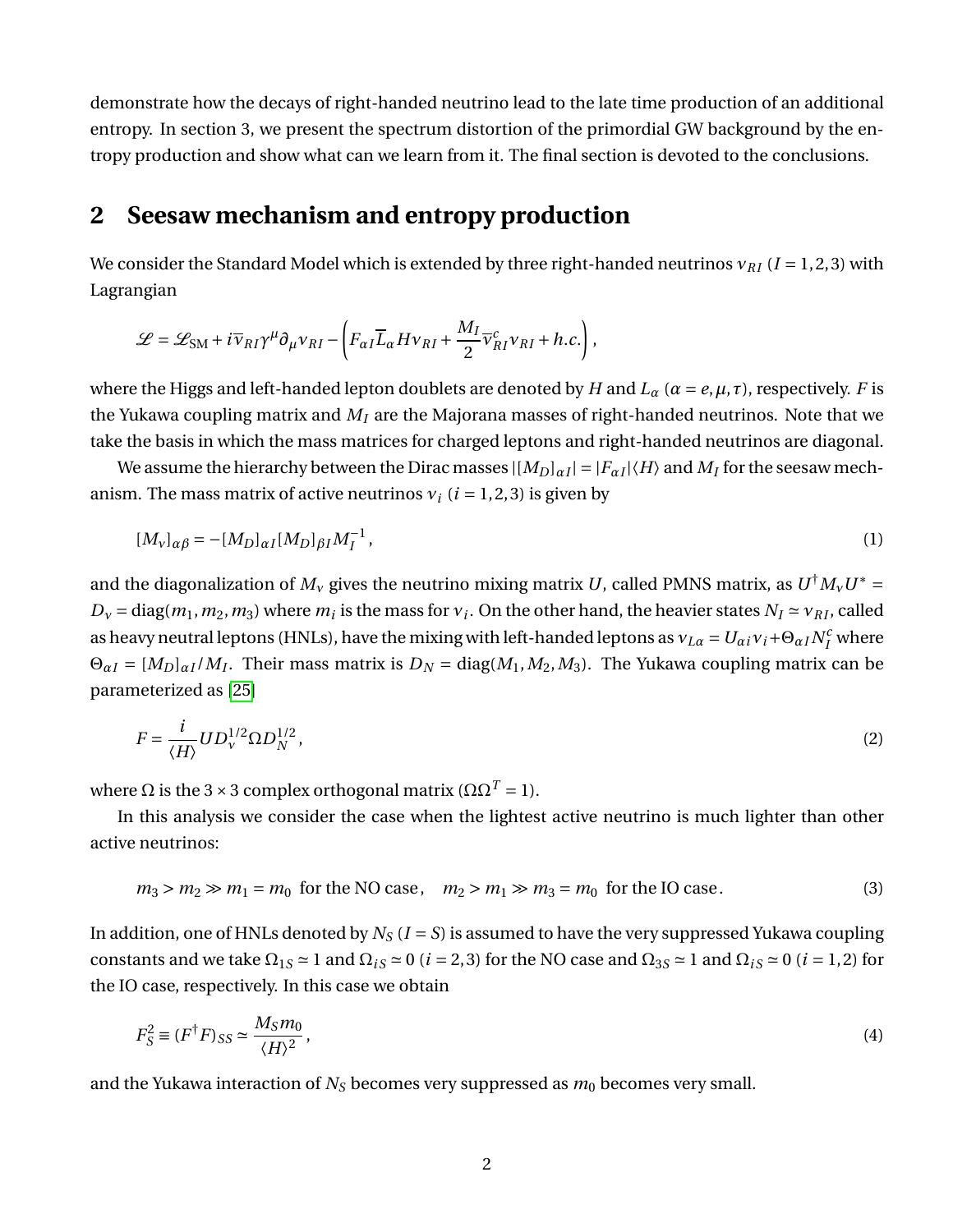

<span id="page-3-0"></span>Figure 1: The reheating temperature *T<sup>R</sup>* (left) and the entropy production rate ∆*S* (right) by the *N<sup>S</sup>* decay in terms of the lightest active neutrino mass  $m_0$ .

When the mass of *N<sup>S</sup>* is larger than the Higgs boson mass, it mainly decays into pairs of Higgs and lepton and the lifetime is estimated as

$$
\tau_{N_S} = \frac{8\pi}{F_S^2 M_S} \simeq \frac{8\pi \langle H \rangle^2}{m_0 M_S^2} \simeq 5.0 \times 10^{-7} \text{ sec} \left(\frac{10^{-9} \text{ eV}}{m_0}\right) \left(\frac{1 \text{ TeV}}{M_S}\right)^2.
$$
 (5)

It is seen that the lifetime is rather long if the mass and Yukawa coupling constants of *N<sup>S</sup>* are both sufficiently small. Interestingly, such a long-lived *N<sup>S</sup>* can dominate the energy of the universe and release an additional entropy by its decay. Note that the *N<sup>S</sup>* decay becomes out of equilibrium if the Yukawa coupling constant is small as

$$
F_S^2 \lesssim \frac{M_S}{M_P},\tag{6}
$$

where  $M_P$  is the (reduced) Planck mass, which corresponds to extremely small  $m_0 < \mathcal{O}(10^{-5})$  eV. If this is the case, an additional entropy of the universe is produced and its reheating temperature is given by

<span id="page-3-1"></span>
$$
T_R \sim 1 \text{ GeV} \left( \frac{m_0}{10^{-10} \text{ eV}} \right)^{1/2} \left( \frac{M_S}{1 \text{ TeV}} \right). \tag{7}
$$

See Fig. [1.](#page-3-0) Note that the reheating temperature is bounded from below by the cosmological constraints (see, for example the recent analysis in Ref. [\[26\]](#page-9-2) and references therein).

The entropy production rate ∆*S* is defined by the ratio between the entropy densities with or without the *N<sup>S</sup>* decay. We estimate ∆*S* numerically (see, for example, Ref. [\[27\]](#page-9-3)) and the result is also shown in Fig. [1.](#page-3-0) It is seen that ∆*S* is roughly given by

<span id="page-3-2"></span>
$$
\Delta S \sim 10 \left( \frac{10^{-10} \text{ eV}}{m_0} \right)^{1/2},\tag{8}
$$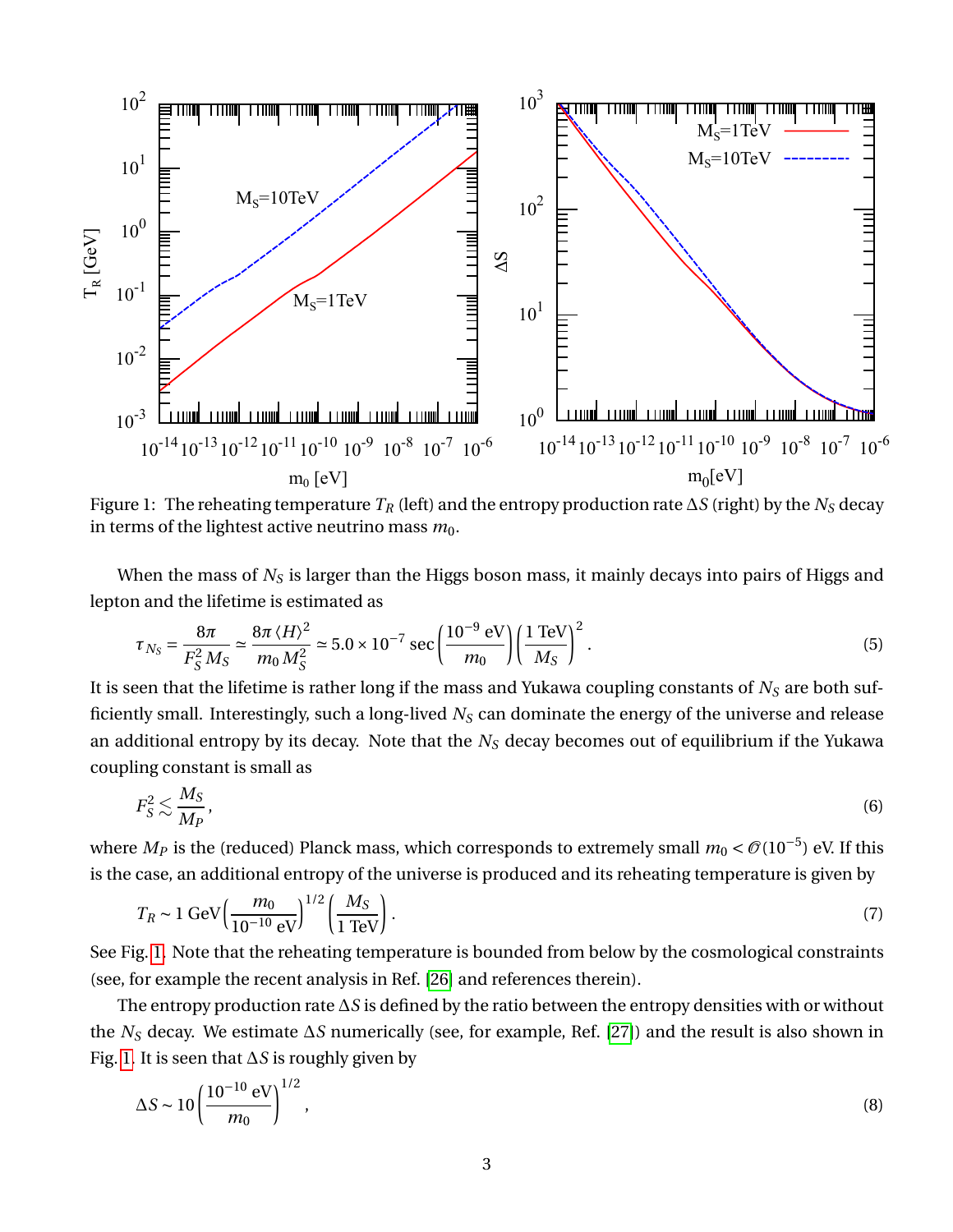which is almost independent on  $M<sub>S</sub>$ . In this estimation we have not specified the production mechanism of *N<sup>S</sup>* which may be related to the inflation dynamics, but assumed the thermal abundance. We find that, when the lightest active neutrino mass becomes smaller than  $\mathcal{O}(10^{-7})$  eV, the additional entropy can be produced by the *N<sup>S</sup>* decay. It should be noted that the cosmological lower bound on *T<sup>R</sup>* gives the upper bound on ∆*S*.

### **3 Gravitational wave background and neutrino masses**

Now let us discuss the impacts of the entropy production on the primordial GW background. First, we briefly summarize the spectrum of the GWs. The energy density of the GWs is given by [\[28\]](#page-9-4)

$$
\rho_{\rm GW} = \frac{1}{32\pi G} \langle (\dot{h}_{ij})^2 \rangle \,, \tag{9}
$$

where  $h_{ij}$  is the tensor metric perturbation which satisfies the transverse-traceless condition  $\partial^i h_{ij} =$  $h^i{}_i = 0$ , and the bracket indicates the spacial average. The GW spectrum is expressed as

$$
\Omega_{\rm GW}(k) \equiv \frac{1}{\rho_{\rm cr}} \frac{d\rho_{\rm GW}}{d\ln k} = \frac{1}{12} \left(\frac{k}{aH}\right)^2 \mathcal{P}_T(k),\tag{10}
$$

where  $\rho_{cr}$  is the critical density and  $\mathcal{P}_T(k)$  is the tensor power spectrum expressed as

$$
\mathcal{P}_T(k) = T_T^2(k)\mathcal{P}_T^{\text{prim}}(k),\tag{11}
$$

where  $T^2_T$  $T^2_{T}(k)$  denotes the transfer function and we use here the results in Ref. [\[20\]](#page-9-5). The primordial tensor power spectrum is parameterized as

$$
\mathscr{P}_T^{\text{prim}}(k) = A_T(k_*) \left(\frac{k}{k_*}\right)^{n_T},\tag{12}
$$

where  $A_T(k_*)$  and  $n_T$  are the amplitude and the spectrum index at  $k = k_* = 0.05 \text{ Mpc}^{-1}$ . The amplitude is given by  $A_T(k_*) = r \mathcal{P}_S^{\text{prim}}$  $S^{pnm}(k_*)$  where the power spectrum of the scalar perturbation is measured precisely as  ${\mathscr P}_{{\mathcal S}}^{\mathop{\rm prim}}$  $S_S^{\text{prim}}(k_*) = 2.0989 \times 10^{-9}$  and the tensor-to-scalar ratio *r* is bounded as *r* < 0.063 [\[29\]](#page-10-0).

The thermal history of the universe is encoded in the transfer function. When the entropy production at late time occurs by the *N<sup>S</sup>* decay, the energy starts to be dominated by *N<sup>S</sup>* at some moment and the matter dominated universe is realized after the reheating of the primordial inflation, and then its decay into radiations leads to the reheating again. Consequently, the GW spectrum is suppressed at frequencies higher than  $f_R$  compared with the case without the entropy production [\[13\]](#page-8-7).

In Fig. [2](#page-5-0) we show the spectrum  $\Omega_{GW}$  for the case when  $M_S = 10$  TeV and  $m_0 = 10^{-14}$ ,  $10^{-12}$  and  $10^{-10}$  eV.<sup>[#3](#page-4-0)</sup> Here we take  $r = 0.06$ ,  $T_{RI} = 10^5$  TeV (the reheating temperature of the primordial inflation),

<span id="page-4-0"></span><sup>#3</sup>To make a precise estimation of the GW spectrum we have to take into account the damping effect to the GW spectrum due to the free-streaming of *N<sup>S</sup>* , which we have neglected in this analysis since it is expected to be small. Our final results do not change much by this effect.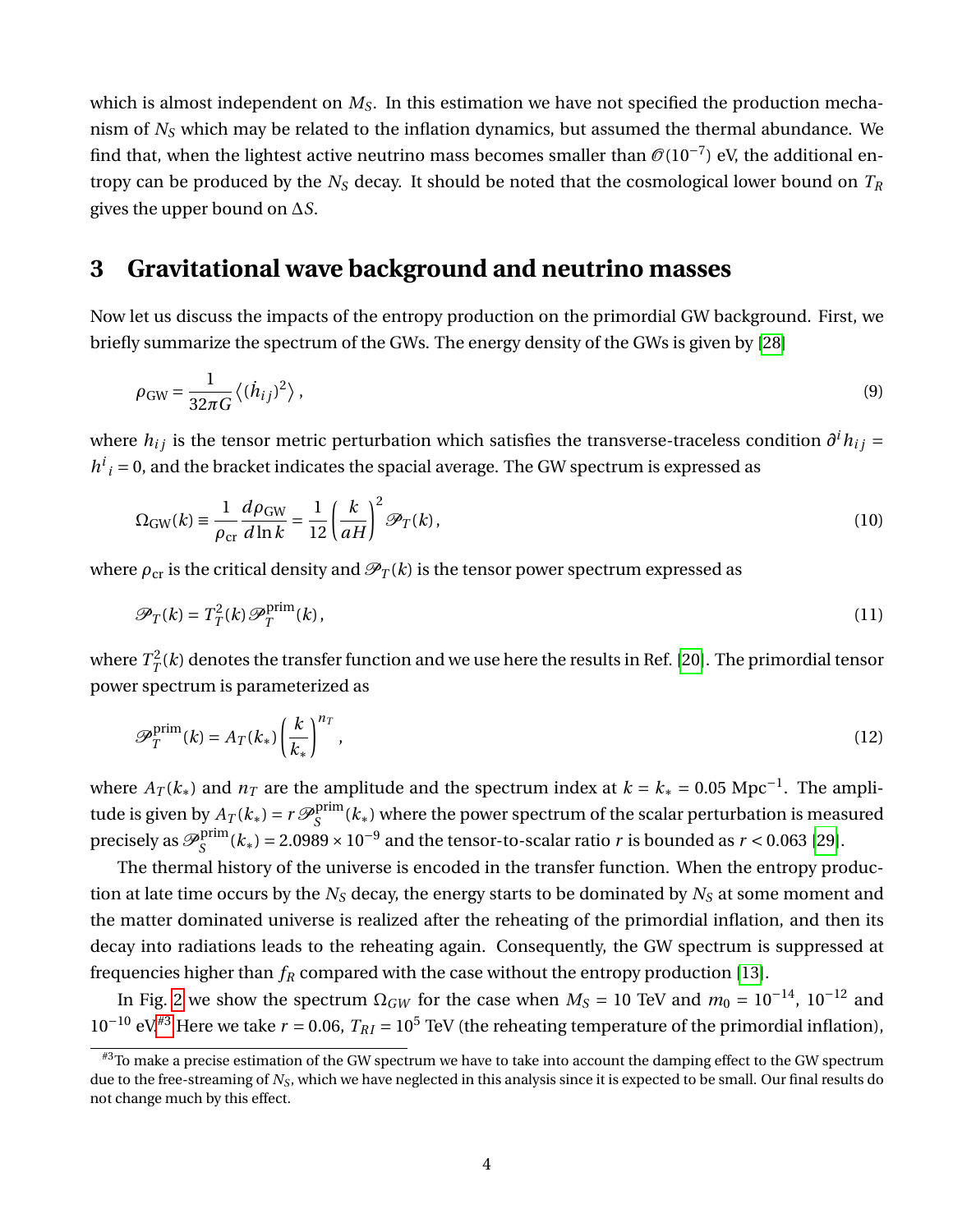

<span id="page-5-0"></span>Figure 2: Spectra of the primordial GW background  $\Omega_{GW}$  for the case when  $M_S = 10$  TeV and  $m_0 = 10^{-14}$ ,  $10^{-12}$  and  $10^{-10}$  eV by black-solid lines. We also show the spectrum without the entropy production by black-dashed line. We take  $r = 0.06$ ,  $T_{RI} = 10^5$  TeV, and  $n_T = 0$  (left) and 0.5 (right). The shaded regions are excluded from BBN [\[31\]](#page-10-1), LIGO-Virgo [\[32\]](#page-10-2) and NANOGrav [\[33\]](#page-10-3). The dotted lines show the sensitivities by the GW observations (see the details in the text).

and  $n<sub>T</sub> = 0$  and 0.5. For reference we also present the result without the entropy production. It is seen that  $\Omega_{GW}$  is suppressed for the higher frequencies  $f \gtrsim f_R$ , where the critical frequency is given by

$$
f_R \sim 10^{-11} \text{ Hz} \left( \frac{T_R}{10 \text{ MeV}} \right). \tag{13}
$$

Note that  $f_R$  is sensitive to  $T_R$ , and hence to  $m_0$  and  $M_S$  as shown in Eq. [\(7\)](#page-3-1). On the other hand, the magnitude of the spectrum suppression is expressed as

$$
\Delta\Omega_{GW} = \frac{\Omega_{GW}|_{wEP}}{\Omega_{GW}|_{woEP}}\tag{14}
$$

where  $\Omega_{GW}|_{wEP}$  and  $\Omega_{GW}|_{wEP}$  are the GW spectrum for  $f \gg f_R$  with and without the entropy production, respectively. This suppression factor has been estimated as [\[13\]](#page-8-7)

$$
\Delta\Omega_{\rm GW} \simeq \frac{1}{\Delta S^{4/3}}.\tag{15}
$$

It is then found from Eq. [\(8\)](#page-3-2) that  $\Delta\Omega_{GW}$  gives the information of  $m_0$ .

In Fig. [2](#page-5-0) we also show the upper bounds on Ω*GW* from BBN [\[30](#page-10-4)[,31\]](#page-10-1), LIGO-Virgo [\[32\]](#page-10-2) and NANOGrav [\[33\]](#page-10-3). In addition, we show the sensitivities by the future GW observations: SKA [\[34\]](#page-10-5), LISA [\[35\]](#page-10-6), ET [\[36\]](#page-10-7), BBO [\[37\]](#page-10-8), (B-)DECIGO [\[38,](#page-10-9) [39\]](#page-10-10) and Ultimate-DECIGO [\[40\]](#page-10-11). It is found that, when the mass of  $N_S$  is  $\mathcal{O}(10)$  TeV and  $n<sub>T</sub>$  is a relatively large value,<sup>[#4](#page-5-1)</sup> the predicted  $f<sub>R</sub>$  can be probed by the pulsar time array observations for

<span id="page-5-1"></span><sup>&</sup>lt;sup>#4</sup>The possible models realizing such a large value of  $n<sub>T</sub>$  have been proposed in the context of modified gravity and nonstandard inflation models. See, for example, Ref. [\[24\]](#page-9-0) and references therein.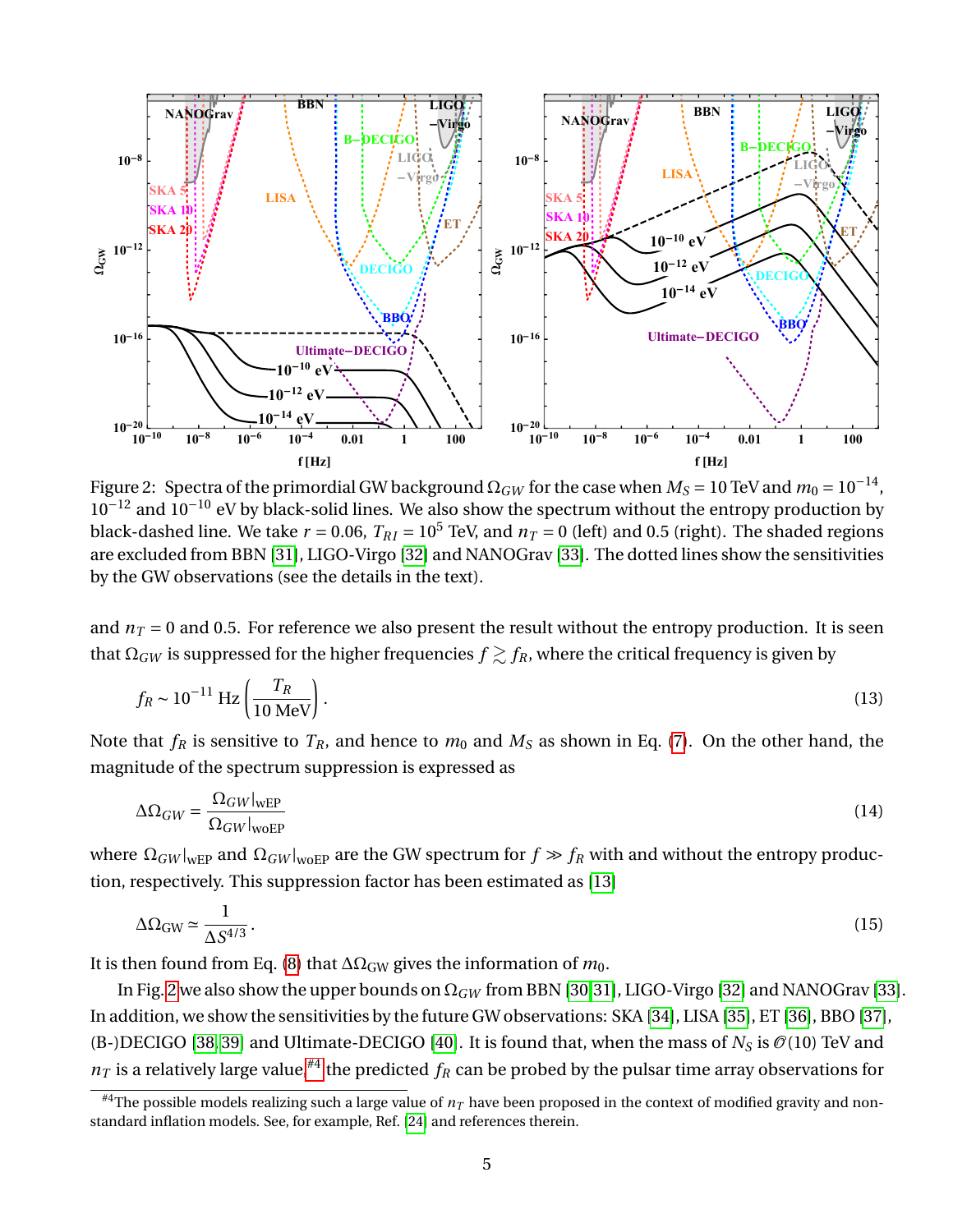

<span id="page-6-0"></span>Figure 3: Spectra of the primordial GW background  $\Omega_{GW}$  for the case when  $m_0 = 10^{-12}$  eV and  $M_S = 10^3$ ,  $10^6$ ,  $10^9$  TeV by black-solid lines. We also show the spectrum without the entropy production by blackdashed line. We take  $r = 0.06$ ,  $T_{RI} = 10^{12}$  TeV, and  $n_T = 0$  (left) and 0.5 (right). See also the caption in Fig. [2.](#page-5-0)

 $m_0 = \mathcal{O}(10^{-14}) - \mathcal{O}(10^{-10})$  eV, and  $\Delta\Omega_{GW}$  can be probed by the GW interferometers. On the other hand, we show in Fig. [3](#page-6-0) the GW spectrum  $\Omega_{GW}$  with  $M_S=10^3$ ,  $10^6$  and  $10^9$  TeV by taking  $m_0=10^{-12}$  eV. It is found that the effect by  $N_S$  with masses  $M_S$  >  $\mathcal{O}(10^6)$  TeV can be probed by the future GW observations if  $n<sub>T</sub>$  is a relatively large.

As shown above, the distortion of the GW spectrum due to the entropy production by *N<sup>S</sup>* can be probed by the future observations. Importantly, we can reconstruct the masses of the lightest active neutrino  $m_0$  and the right-handed neutrino  $N_S$  if  $f_R$  and  $\Delta\Omega_{GW}$  will be provided by the observations. It should be noted that the Yukawa coupling  $F_S$  can be determined from  $m_0$  and  $M_S$  as shown in Eq. [\(4\)](#page-2-0). This point is represented in Fig. [4,](#page-7-0) where we present the indicated values of  $m_0$  and  $M_S$  for given  $f_R$  and  $\Delta\Omega_{GW}$ . The result for the range  $M_S = 1$  TeV to  $10^{12}$  TeV is shown. We find that the mass of the lightest active neutrino with  $m_0 < \mathcal{O}(10^{-7})$  eV can be probed which is very difficult to examine by the neutrino experiments.

Before closing this section, we mention the mass range of the right-handed neutrino *NS*. We have considered the case when  $M_S > \mathcal{O}(1)$  TeV so far. The extension to the lighter mass region can be done in a straightforward way by taking into account the appropriate decay modes of *NS*. This issue will be discussed elsewhere [\[41\]](#page-10-12).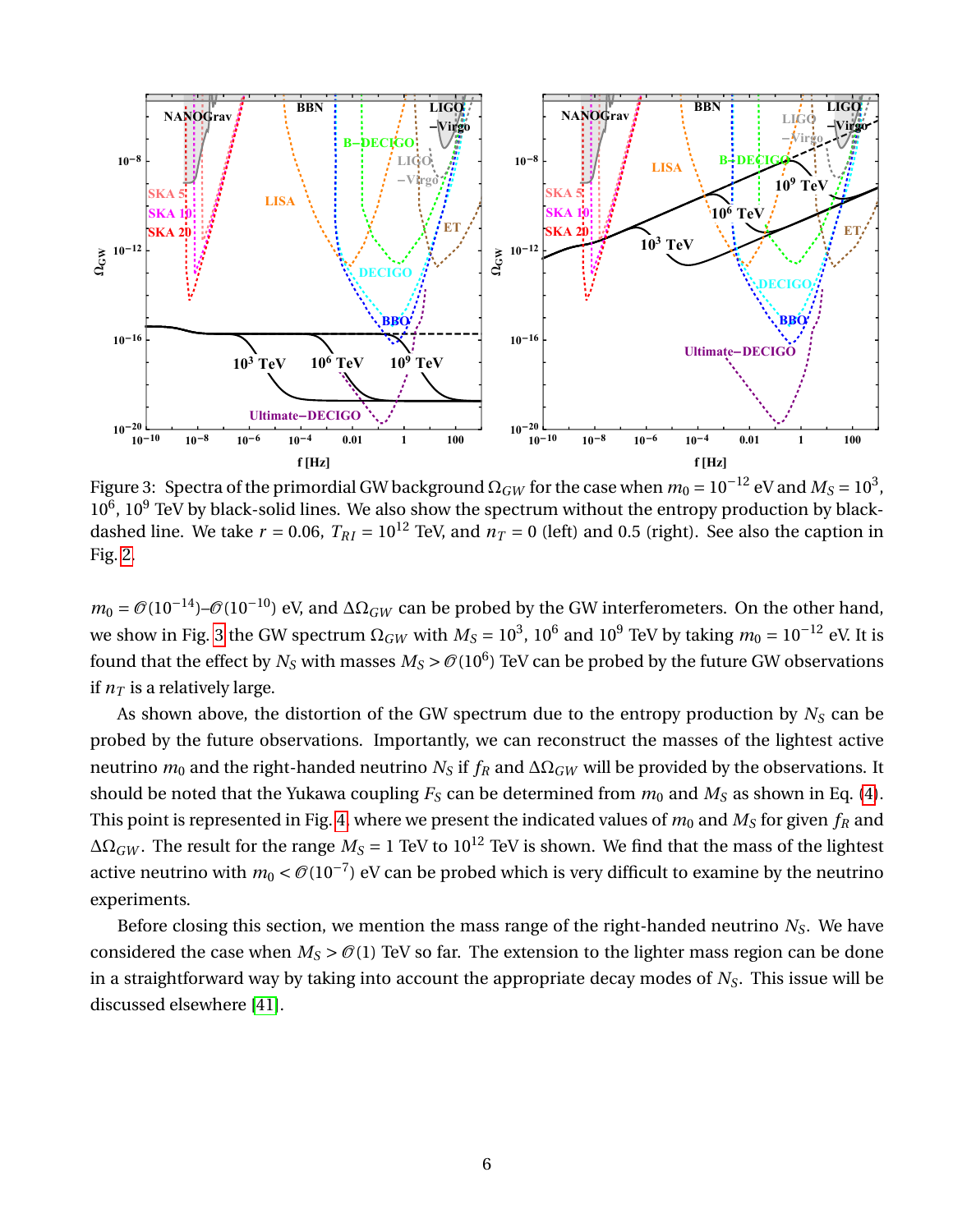

<span id="page-7-0"></span>Figure 4: The indicated values of the masses of the lightest active neutrino  $m_0$  (red-solid lines) and the right-handed neutrino *M<sup>S</sup>* (blue-dashed lines) in terms of the critical frequency *f<sup>R</sup>* and the suppression factor  $\Delta\Omega_{GW}$ . Gray-shaded regions are excluded by the BBN bounds ( $T_R \geq 1$  and 5 MeV).

# **4 Conclusions**

We have considered the Standard Model with three right-handed neutrinos which realizes the seesaw mechanism for the observed tiny neutrino masses. Especially, we have investigated the case that one of three right-handed neutrinos, *NS*, have very suppressed Yukawa coupling *FS*, and the lightest neutrino mass  $m_0$  becomes smaller than  $\mathcal{O}(10^{-7})$  eV. In this case the late-time entropy production occurs by the *N<sup>S</sup>* decay and can modify the spectrum of the primordial gravitational wave background significantly. The spectrum can be suppressed for the frequencies  $f > f_R$  by the factor  $\Delta\Omega_{GW}$ . We have shown that the observational data of  $f_R$  and  $\Delta\Omega_{GW}$  determines both the mass of the lightest active neutrino $m_0$  and the *N<sup>S</sup>* mass *MS*, which leads to the determination of the Yukawa coupling *FS*. It has been found that the very small value of  $m_0 < \mathcal{O}(10^{-7})$  eV, which is very difficult to test by the neutrino experiments, can be probed by the GW spectrum shape by the future gravitational wave detection projects and the pulsar timing arrays.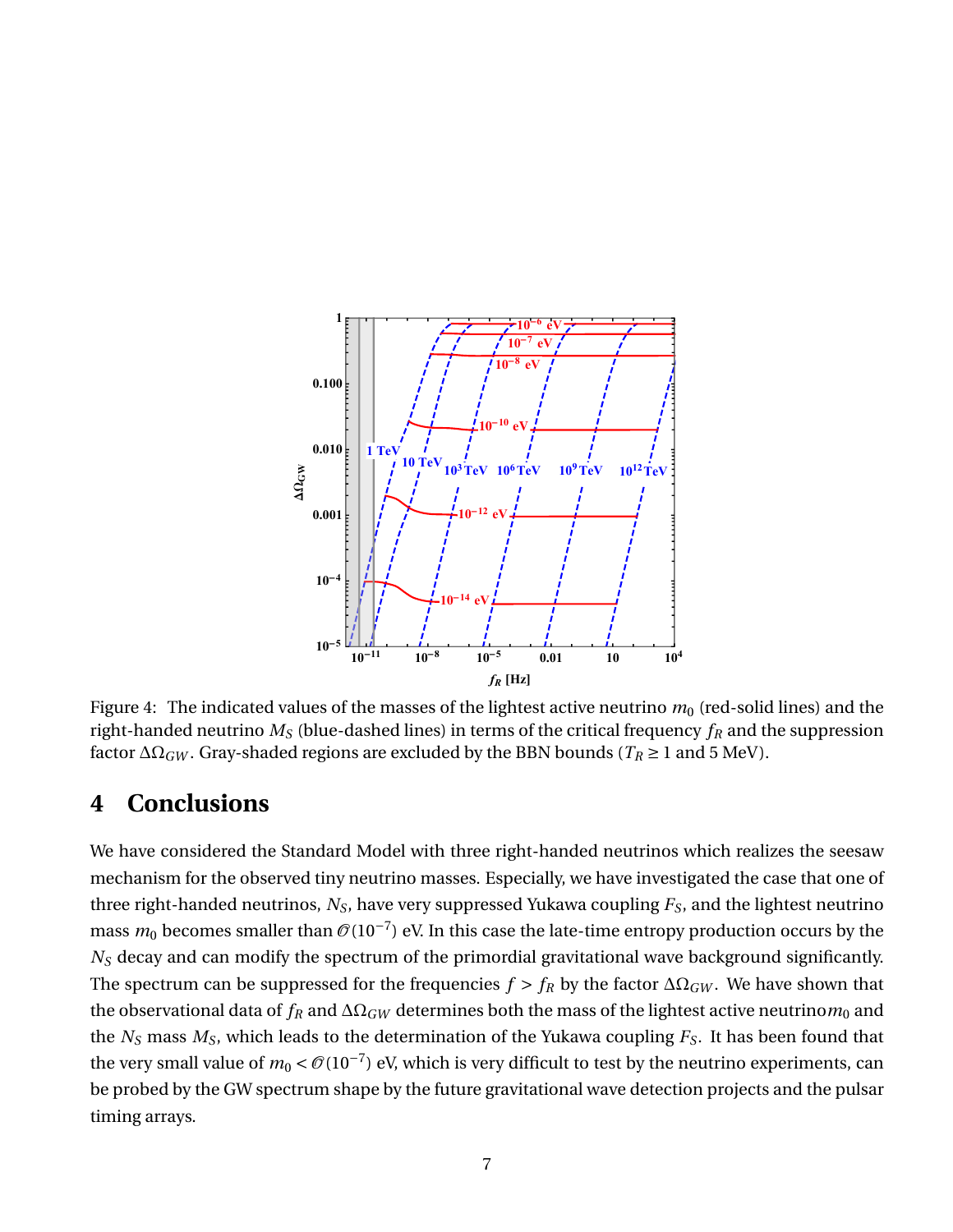# **Acknowledgments**

The work of T.A. was partially supported by JSPS KAKENHI Grant Numbers 17K05410, 18H03708, 19H05097, and 20H01898. This work of H.O. was partially supported by the Sasakawa Scientific Research Grant from The Japan Science Society (Grant Number 2019-2022).

## **References**

- <span id="page-8-0"></span>[1] I. Esteban, M. C. Gonzalez-Garcia, M. Maltoni, T. Schwetz and A. Zhou, JHEP **09** (2020), 178 doi:10.1007/JHEP09(2020)178 [\[arXiv:2007.14792](http://arxiv.org/abs/2007.14792) [hep-ph]]; NuFIT 5.0 (2020), www.nu-fit.org.
- <span id="page-8-1"></span>[2] N. Aghanim *et al.* [Planck], Astron. Astrophys. **641** (2020), A6 doi:10.1051/0004-6361/201833910 [\[arXiv:1807.06209](http://arxiv.org/abs/1807.06209) [astro-ph.CO]].
- <span id="page-8-2"></span>[3] S. Vagnozzi, E. Giusarma, O. Mena, K. Freese, M. Gerbino, S. Ho and M. Lattanzi, Phys. Rev. D **96** (2017) no.12, 123503 doi:10.1103/PhysRevD.96.123503 [\[arXiv:1701.08172](http://arxiv.org/abs/1701.08172) [astro-ph.CO]].
- <span id="page-8-3"></span>[4] P. Minkowski, Phys. Lett. B **67**, 421 (1977).
- [5] T. Yanagida, in Proceedings of the Workshop on Unified Theory and Baryon Number of the Universe, edited by.O. Sawada and A. Sugamoto (KEK, Tsukuba, Ibaraki 305- 0801 Japan, 1979) p. 95.
- [6] T. Yanagida, Prog. Theor. Phys. **64**, 1103 (1980).
- [7] P. Ramond, in *Talk given at the Sanibel Symposium*, Palm Coast, Fla., Feb. 25-Mar. 2, 1979, preprint CALT-68-709 (retroprinted as [hep-ph/9809459\)](http://arxiv.org/abs/hep-ph/9809459).
- [8] M. Gell-Mann, P. Ramond, and R. Slansky, in Supergravity, edited by.P. van Niewwenhuizen and D. Freedman (North Holland, Amsterdam, 1979) [\[arXiv:1306.4669](http://arxiv.org/abs/1306.4669) [hep-th]].
- [9] S. L. Glashow, in *Proc. of the Cargése Summer Institute on Quarks and Leptons*, Cargése, July 9-29, 1979, eds. M. Lévy et. al, , (Plenum, 1980, New York), p707.
- <span id="page-8-4"></span>[10] R. N. Mohapatra and G. Senjanovic, Phys. Rev. Lett. **44** (1980) 912.
- <span id="page-8-5"></span>[11] T. Asaka, M. Shaposhnikov and A. Kusenko, Phys. Lett. B **638** (2006), 401-406 doi:10.1016/j.physletb.2006.05.067 [\[arXiv:hep-ph/0602150](http://arxiv.org/abs/hep-ph/0602150) [hep-ph]].
- <span id="page-8-6"></span>[12] J. Ghiglieri and M. Laine, JHEP **07** (2019), 078 doi:10.1007/JHEP07(2019)078 [\[arXiv:1905.08814](http://arxiv.org/abs/1905.08814) [hep-ph]].
- <span id="page-8-7"></span>[13] N. Seto and J. Yokoyama, J. Phys. Soc. Jap. **72** (2003), 3082-3086 doi:10.1143/JPSJ.72.3082 [\[arXiv:gr](http://arxiv.org/abs/gr-qc/0305096)[qc/0305096](http://arxiv.org/abs/gr-qc/0305096) [gr-qc]].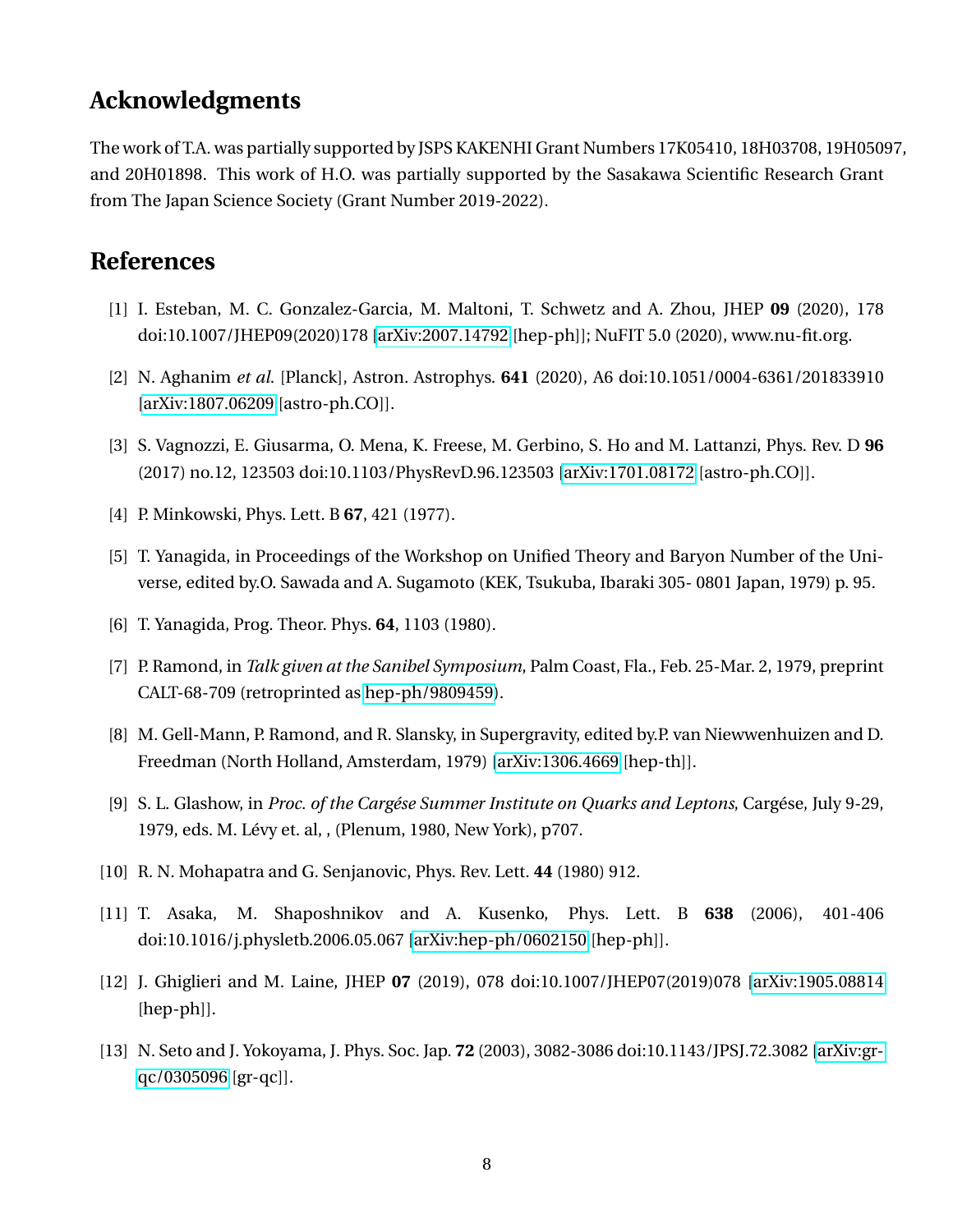- [14] K. Nakayama, S. Saito, Y. Suwa and J. Yokoyama, Phys. Rev. D **77** (2008), 124001 doi:10.1103/PhysRevD.77.124001 [\[arXiv:0802.2452](http://arxiv.org/abs/0802.2452) [hep-ph]].
- [15] K. Nakayama, S. Saito, Y. Suwa and J. Yokoyama, JCAP **06** (2008), 020 doi:10.1088/1475- 7516/2008/06/020 [\[arXiv:0804.1827](http://arxiv.org/abs/0804.1827) [astro-ph]].
- [16] S. Kuroyanagi, K. Nakayama and S. Saito, Phys. Rev. D **84** (2011), 123513 doi:10.1103/PhysRevD.84.123513 [\[arXiv:1110.4169](http://arxiv.org/abs/1110.4169) [astro-ph.CO]].
- [17] W. Buchmüller, V. Domcke, K. Kamada and K. Schmitz, JCAP **10** (2013), 003 doi:10.1088/1475- 7516/2013/10/003 [\[arXiv:1305.3392](http://arxiv.org/abs/1305.3392) [hep-ph]].
- [18] R. Jinno, T. Moroi and K. Nakayama, JCAP **01** (2014), 040 doi:10.1088/1475-7516/2014/01/040 [\[arXiv:1307.3010](http://arxiv.org/abs/1307.3010) [hep-ph]].
- [19] R. Jinno, T. Moroi and T. Takahashi, JCAP **12** (2014), 006 doi:10.1088/1475-7516/2014/12/006 [\[arXiv:1406.1666](http://arxiv.org/abs/1406.1666) [astro-ph.CO]].
- <span id="page-9-5"></span>[20] S. Kuroyanagi, T. Takahashi and S. Yokoyama, "Blue-tilted Tensor Spectrum and Thermal History of the Universe," JCAP **02** (2015), 003 doi:10.1088/1475-7516/2015/02/003 [\[arXiv:1407.4785](http://arxiv.org/abs/1407.4785) [astroph.CO]].
- [21] S. Kuroyanagi, K. Nakayama and J. Yokoyama, PTEP **2015** (2015) no.1, 013E02 doi:10.1093/ptep/ptu176 [\[arXiv:1410.6618](http://arxiv.org/abs/1410.6618) [astro-ph.CO]].
- [22] F. D'Eramo and K. Schmitz, Phys. Rev. Research. **1** (2019), 013010 doi:10.1103/PhysRevResearch.1.013010 [\[arXiv:1904.07870](http://arxiv.org/abs/1904.07870) [hep-ph]].
- [23] S. Blasi, V. Brdar and K. Schmitz, Phys. Rev. Res. **2** (2020) no.4, 043321 doi:10.1103/PhysRevResearch.2.043321 [\[arXiv:2004.02889](http://arxiv.org/abs/2004.02889) [hep-ph]].
- <span id="page-9-0"></span>[24] S. Kuroyanagi, T. Takahashi and S. Yokoyama, [\[arXiv:2011.03323](http://arxiv.org/abs/2011.03323) [astro-ph.CO]].
- <span id="page-9-1"></span>[25] J. A. Casas and A. Ibarra, Nucl. Phys. B **618** (2001), 171-204 doi:10.1016/S0550-3213(01)00475-8 [\[arXiv:hep-ph/0103065](http://arxiv.org/abs/hep-ph/0103065) [hep-ph]].
- <span id="page-9-2"></span>[26] T. Hasegawa, N. Hiroshima, K. Kohri, R. S. L. Hansen, T. Tram and S. Hannestad, JCAP12(2019)012 doi:10.1088/1475-7516/2019/12/012 [\[arXiv:1908.10189](http://arxiv.org/abs/1908.10189) [hep-ph]].
- <span id="page-9-3"></span>[27] E. W. Kolb, and M. S. Turner, "*The Early Universe*", Addison-Wesley Publishing Company, The Advanced Book Program, Redwood City (1990) .
- <span id="page-9-4"></span>[28] M. Maggiore, "Gravitational Waves. Vol. 1: Theory and Experiments," Oxford University Press, Oxford U.K. (2007).